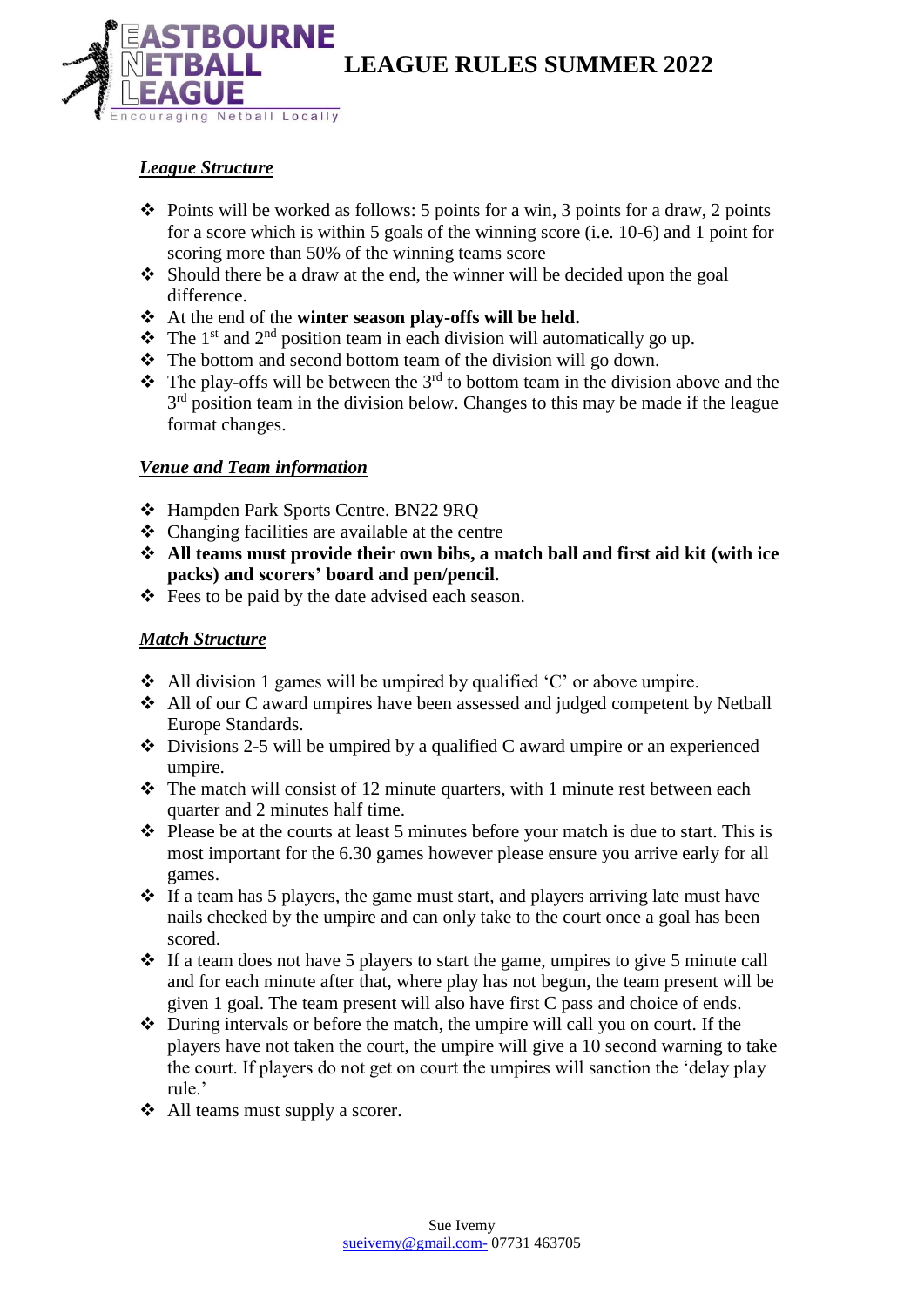- \* The scorers should be left alone to score. Coaches and spectators should not ask for scores or discuss them during play .At the end of each quarter, scorers must agree score, change the odds and evens if necessary, ready for the next quarter of play, before swapping with another scorer
- $\div$  Scorers and umpires must agree the next C pass after the interval.

## *Cancelling/Postponing Matches*

**BOURNE** 

ng Netball Locally

- $\cdot \cdot$  If your team is unable to play a match please let me know at least 48hrs in advance so umpires can be cancelled. ( by 6pm on the Tuesday before the game)
- $\cdot \cdot$  The cancelling team will lose 5 points and the opposition will gain a win with 5 points and 20 goals. If the game is rearranged by the teams before the end of the season, I will change the result on receipt of the score cards only.
- $\cdot$  I am hoping that teams will try and rearrange and be accommodating
- $\cdot$  If a friendly is played the team cancelling will receive no goals/points and the opposition will gain 30 goals or if above 30 that score. E.G. team playing friendly score 16 goals, opposition score 16 goals, score will be 0-30
- Teams who cancel 3 or more games in any one season are at risk of being suspended from playing in the subsequent season.
- $\triangle$  Each team will pay a £20 'BOND' before the season starts in September, which will be kept in a separate netball account and if your team has had no cancellations, this 'BOND' will be paid back to the team. With each cancellation, £10 will be taken from the 'BOND'
- $\cdot \cdot$  If the game needs to be cancelled due to bad weather, a cancellation post will be posted on Face Book by 5pm. Captains need to check this and let their teams know.

# *Squads*

- All teams must affiliate all players to England Netball.
- $\triangle$  Each team can register up to, but no more than 12 players. Only registered players can take part in a match.
- $\cdot \cdot$  If a team has not registered 12 players at the start of the season, a player can only be added with Sue's approval, with 3 days' notice, before that player can play. Please note that if a player is already playing for another team within that club, permission may not be granted for the player to be moved. This is done to prevent teams swapping players mid-season.
- Players cannot be taken off the registered team once registered for any other reasons than leaving, maternity or injury. Captains must inform Sue giving notice 3 days, with their reason for wanting to do so before the player can be removed and or replaced.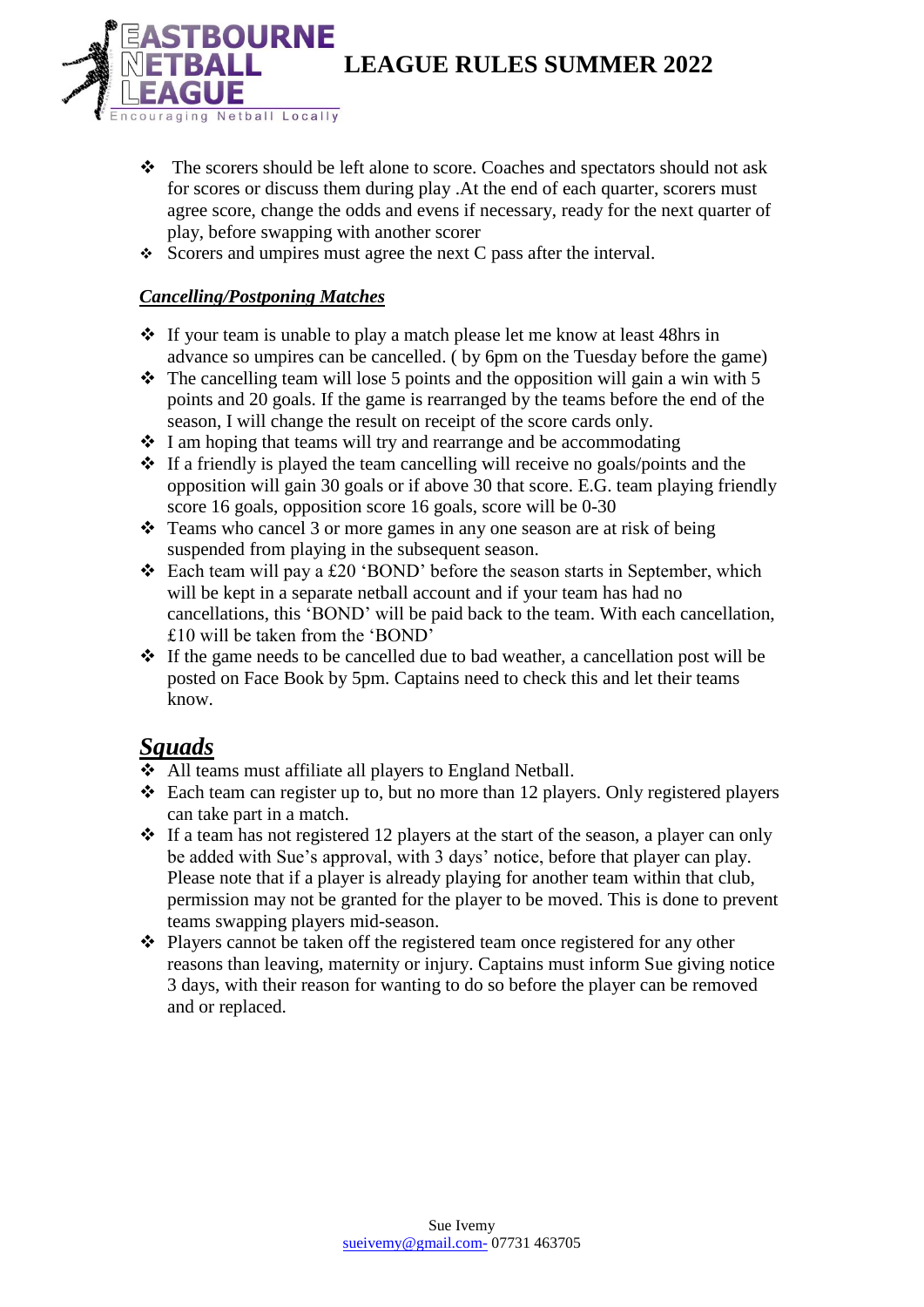

- $\cdot \cdot$  If a player is registered in another team within your club, she cannot be moved into any of your higher teams during the season unless she is moved into a space that has become available for the above reasons only. Again please apply to the panel at least 3 days before that player plays for a higher team within the club.
- A player may change clubs mid- season but must notify the panel 7 days' notice before playing for a new club. Only one transfer per person per season.
- \* Registration of squad names must be sent in before the first fixture is played. .
- Playing Up: Players can play up twice in the winter season in total and **once in the summer season**. The captain needs to inform the umpire at the start of the match who this player/players are. is. The umpire will mark on the score card.
- **Only two players can play up in a game.**
- $\cdot \cdot$  If the captain fails to notify the umpires before the game commences, 1 point will be deducted from your points on the league table. It is the Captain's responsibility to make it clear to the umpire who is playing up.
- $\cdot \cdot$  If there are two teams in the same division from a club, the club must nominate a first team and a second team. The first team cannot play for the second team as this is deemed to be playing down. Players from the  $2<sup>nd</sup>$  team can play up to their first team even if in the same division. This is playing up.
- $\cdot$  If a player plays up more than twice, her team will lose the points of that game.
- Players cannot play for more than one club in The Eastbourne Netball League.
- Any player over 14 years of age is eligible to play in the Eastbourne Netball League.
- $\cdot \cdot$  In accordance with England netball Rules, pregnant players may not take part in match play beyond the  $12<sup>th</sup>$  week of pregnancy.
- All jewellery and piercings to be removed (medical alert bracelets to be allowed). Only wedding rings to be taped.
- $\cdot \cdot$  If a player has been advised to have a Daith piercing because of a medical condition, the player must get a medical letter from the Doctor and send to Sue and the panel will decide whether this Daith can be worn during games. If it is allowed, it must be taped and a headband worn over it. This is the advice given by England Netball.

If a player decides to wear any jewellery or piercing during a game, the umpire will use the appropriate sanctions at that time and this could lead to disciplinary action by the panel which may include the loss of points or future match ban.

## *Rules*

- England Netball Association Rules are the rules of play.
- $\triangle$  The umpires will be happy to clarify any rule during quarter and half time to the Captain only. Please refrain from questioning the umpire during the game. It is not the role of the umpire to clarify decisions during play. This may be interpreted as 'dispute with umpire' or delay play' and sanctioned accordingly.